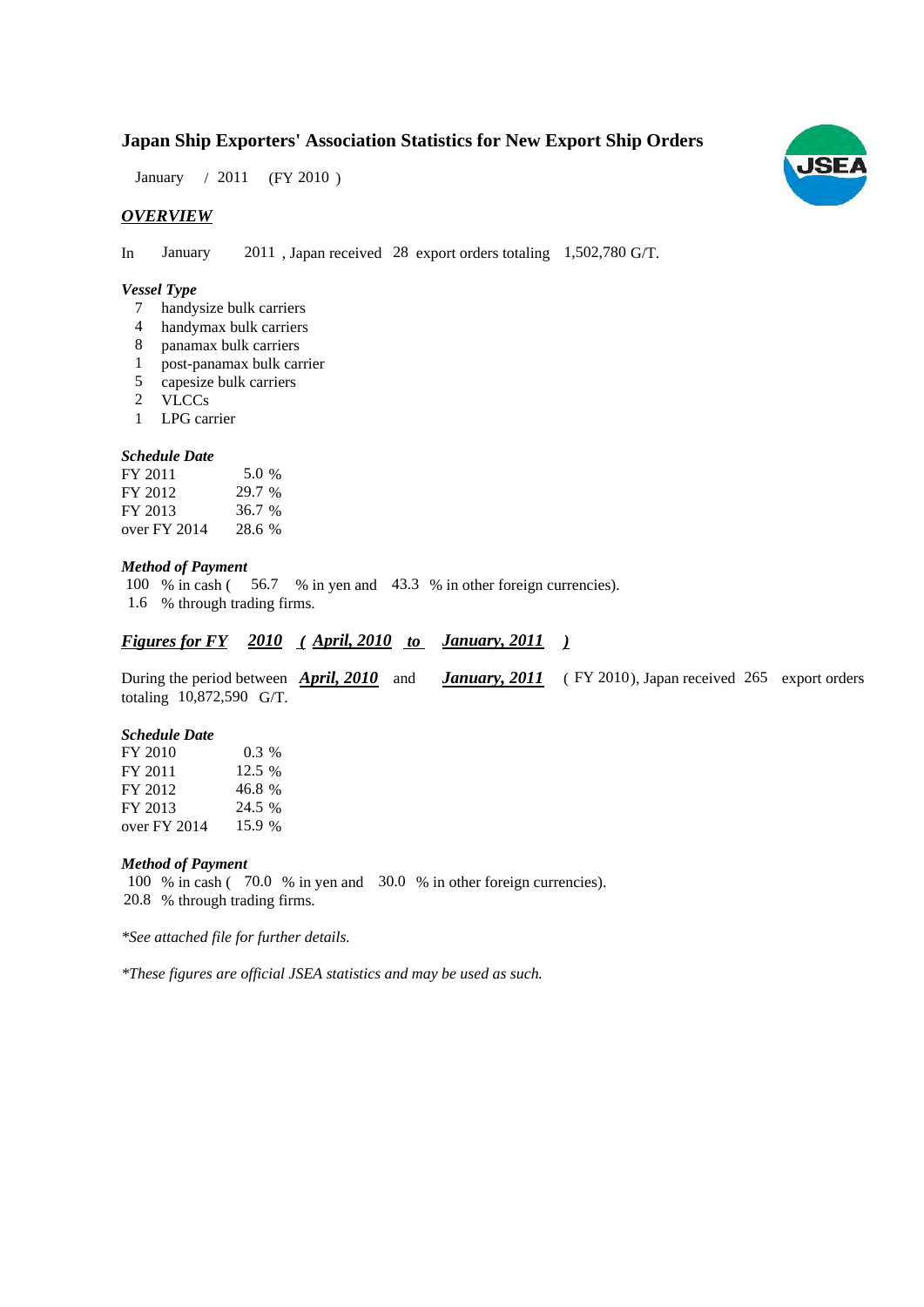# New Export Orders Placed in January 2011 (FY 2010) Based on Fiscal Year

JSEA (February 2011)<br>Jan 10 to Dec 10 No. G/T No. G/T No. G/T No. G/T No. G/T No. G/T No. G/T No. G/TGeneral Cargos | 8| 587,900|| 6| 311,300| 2| 18,200| 0| 0| 0| 0| 0| 0| 8| 329,500|| 10| 383,700 Bulk Carriers 92 3,799,191 148 5,980,731 16 490,700 21 496,709 37 1,236,270 25 1,134,040 247 9,338,450 251 9,595,501 Tankers | 17 | 1,939,500 | 4 | 641,200 | 2 | 166,400 | 1 | 28,300 | 0 | 3 | 368,740 | 10 | 1,204,640 | 10 | 1,174,200 Combined Carriers 0 0 0 0 0 0 0 0 0 0 0 0 0 0 0 0Others 2 14,000 0 0 0 0 0 0 0 0 0 0 0 0 0 0 Total 119 6,340,591 158 6,933,231 20 675,300 22 525,009 37 1,236,270 28 1,502,780 265 10,872,590 271 11,153,401 FY 2009 / FY2008 (%) \* 43.5 208.6 188.5 129.9 262.1 318.5 216.2 \*\* 195.3 In CGT 2,683,048 3,047,240 317,089 284,179 605,032 603,474 4,857,014 4,982,409 Description Apr 09 to Mar 10 Apr to Sept 2010 October 2010 November 2010<br>No. 1 G/T No. 1 G/T No. 1 G/T No. 1 G/T Apr to Sept 2010 October 2010 | November 2010 | December 2010 January 2011 | Apr 10 to Jan 11

*Figures for shipbuilding orders of 500 G/T and over for export as steel vessels placed with JSEA members are covered.* \*FY 2009/FY2008

\*\*Calendar Year 2010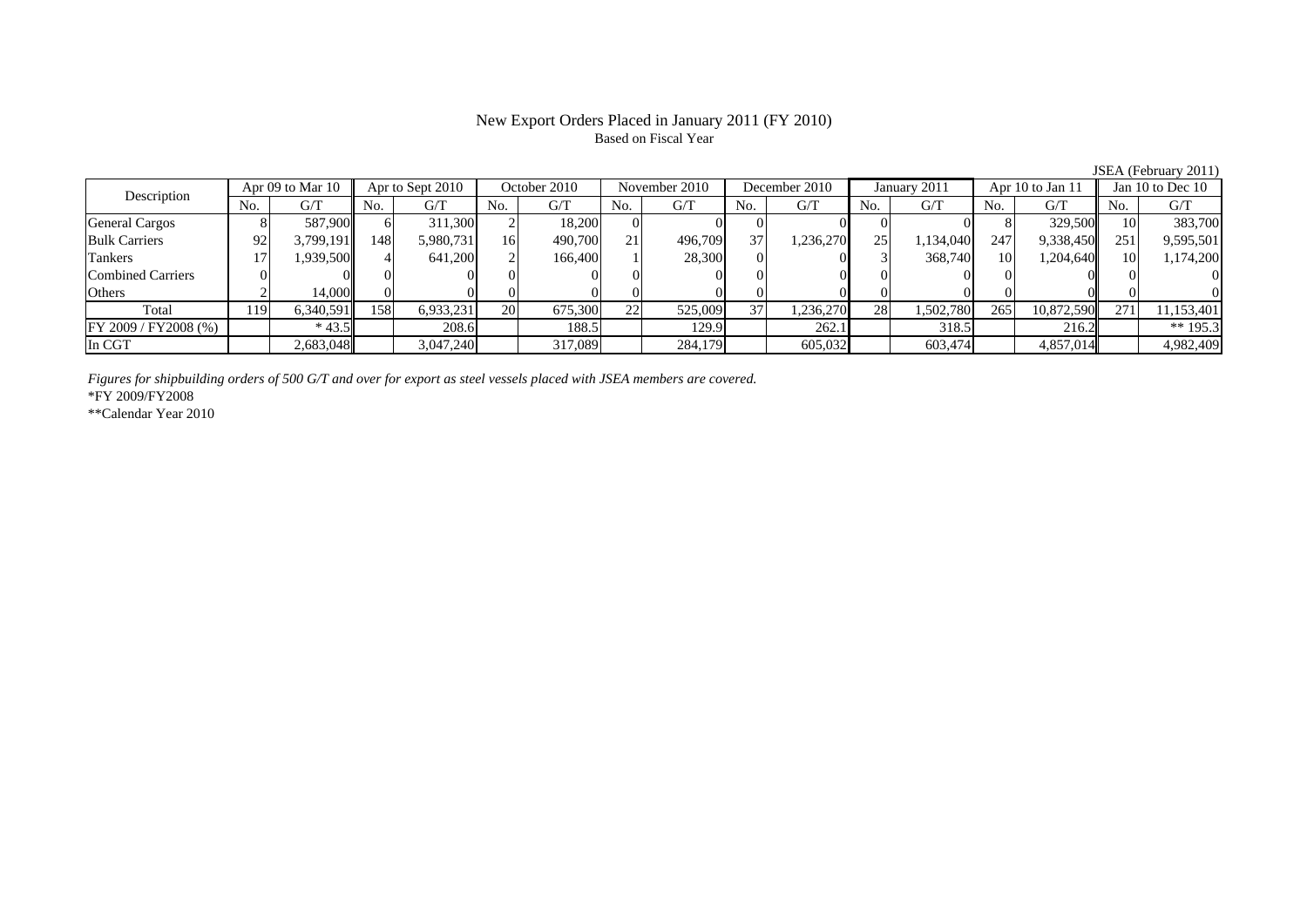# Export Ships Delivered in January 2011 (FY 2010) Based on Fiscal Year

JSEA (February 2011)<br>Jan 10 to Dec 10 No. G/T No. G/T No. G/T No. G/T No. G/T No. G/T No. G/T No. G/TGeneral Cargos ( 19 815,567 18 1,077,978 1 78,316 2 41,599 0 0 0 0 0 21 1,197,893 27 1,450,489 Bulk Carriers 240 10,782,942 109 4,829,191 23 971,186 17 693,346 22 1,102,286 35 1,676,914 206 9,272,923 251 11,156,568 Tankers | 90| 4,974,340|| 42| 2,386,517| 7| 441,748| 7| 326,611| 2| 89,104| 7| 390,759| 65| 3,634,739|| 86| 4,979,000 Combined Carriers 0 0 0 0 0 0 0 0 0 0 0 0 0 0 0 0 $\mathbf{0}$ Others | 0 | 0|| 0 | 0 | 0 | 0 | 0 | 0 | 0 | 0 | 0 | 0 Total 349 16,572,849 169 8,293,686 31 1,491,250 26 1,061,556 24 1,191,390 42 2,067,673 292 14,105,555 364 17,586,057 FY 2009 / FY2008 (%) \* 105.1 115.7 86.0 89.6 127.3 93.6 106.6 \*\* 110.3 In CGT | | 7,602,068| | 3,697,521| | 704,122| | 503,525| | 537,718 | | 859,850| | 6,302,736|| | 7,914,088 Description Apr  $(9)$  to Mar 10 Apr 10 to Sept 10 October 2010 November 2010 December 2010 January 2011 Apr 10 to Jan 11 Jan 10 to Dec 10

*Deliveries of new shipbuilding orders of 500 G/T and over for export as steel vessels placed with JSEA members are covered.*

\*FY 2009/FY2008

\*\*Calendar Year 2010